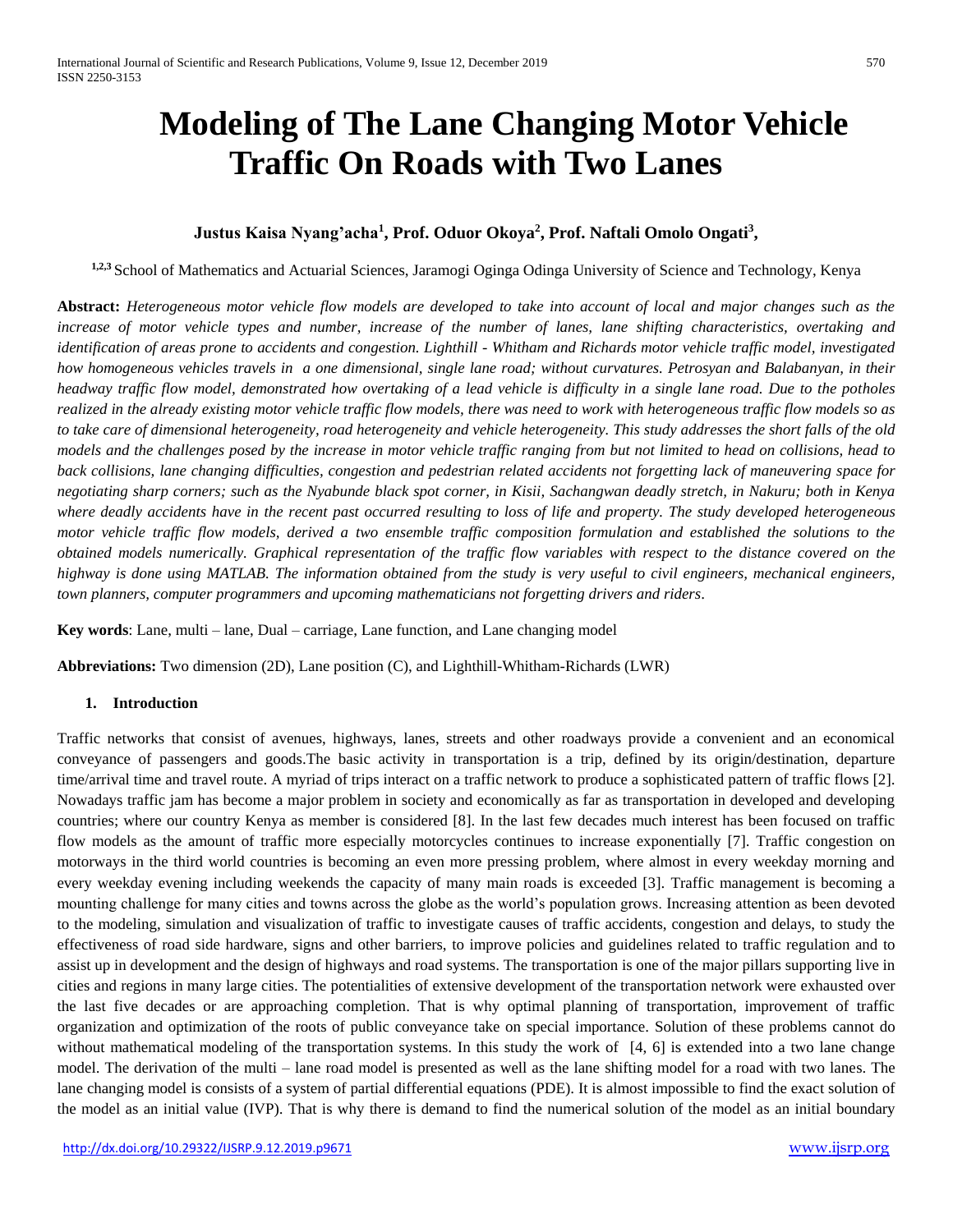International Journal of Scientific and Research Publications, Volume 9, Issue 12, December 2019 571 ISSN 2250-3153

value problem (IBVP). For numerical solution of the model we describe the derivation of the numerical schemes. In order to implement the numerical scheme. The study develops a computer programming codes and performs computer simulation of the lane changing model using MATLAB with respect to various flow parameters.

#### **2. Literature Review**

The most relevant literature, is the one done by [4], in his study of highway capacity of short dense - roads formulated a motor vehicle traffic model. The model only gave the relationship between motor vehicle velocity during free flow and during a traffic jam and could not account for how the road characteristics can influence traffic flow velocity. This occasioned Michalopoulos study later on in addressing this deficiency; which finally led to Michalopoulos traffic flow model. [5] in their investigation of a two-way traffic flow road section developed a traffic flow model containing road characteristics of the road section in question. The most elementary continuum traffic flow model was the first order model developed by [4, 6], based around the assumption that the number of vehicles is conserved between any two points if there are no entrances (sources) or exits (sinks). This produces a continuum model known as the Lighthill-Whitham-Richards (LWR) model.

#### **3. Multi – Lane Road Model**

#### **3.1 Definition**

A road is a way used for traveling between places, towns, cities and homes. They are usually surfaced by tarmac, asphalt, marram or concrete. Roads in developing countries; both rural and urban are designed to accommodate many and different types of vehicles; traveling in either direction, this has been the case for about 400 years ago. Comparatively, a lane is a single vehicle path. For a single road, one way, a lane width is equal to the road width. The most current roads have at most four lanes on both the RHS and LHS constituting a dual carriage highway. In this context a lane width is a quarter the road width. On a two dimensional, multi - lane road, the road function is derived from the respective velocity components. The velocity components in the respective x and y directions are given as;

$$
u = \frac{dx}{dt} \tag{1}
$$

In the y - direction;

$$
v = \frac{dy}{dt} \tag{2}
$$

Then, the differential equations representing the lanes is given as;

$$
dt = \frac{dx}{u} = \frac{du}{v}
$$
 (3)

On mathematical manipulation this is expressed as;

$$
vdx - udy = 0 \tag{4}
$$

It is clear that, this equation is an exact differential of two independent variables. Let the multi - variate, multi - lane function be represented by the function;

$$
\Psi = \psi(x, y) \tag{5}
$$

 $\Psi = \psi(x, y)$  is the multi - lane function

Since  $\Psi = \psi(x, y)$  is a function of two independent variables then; it is exact differential is given as;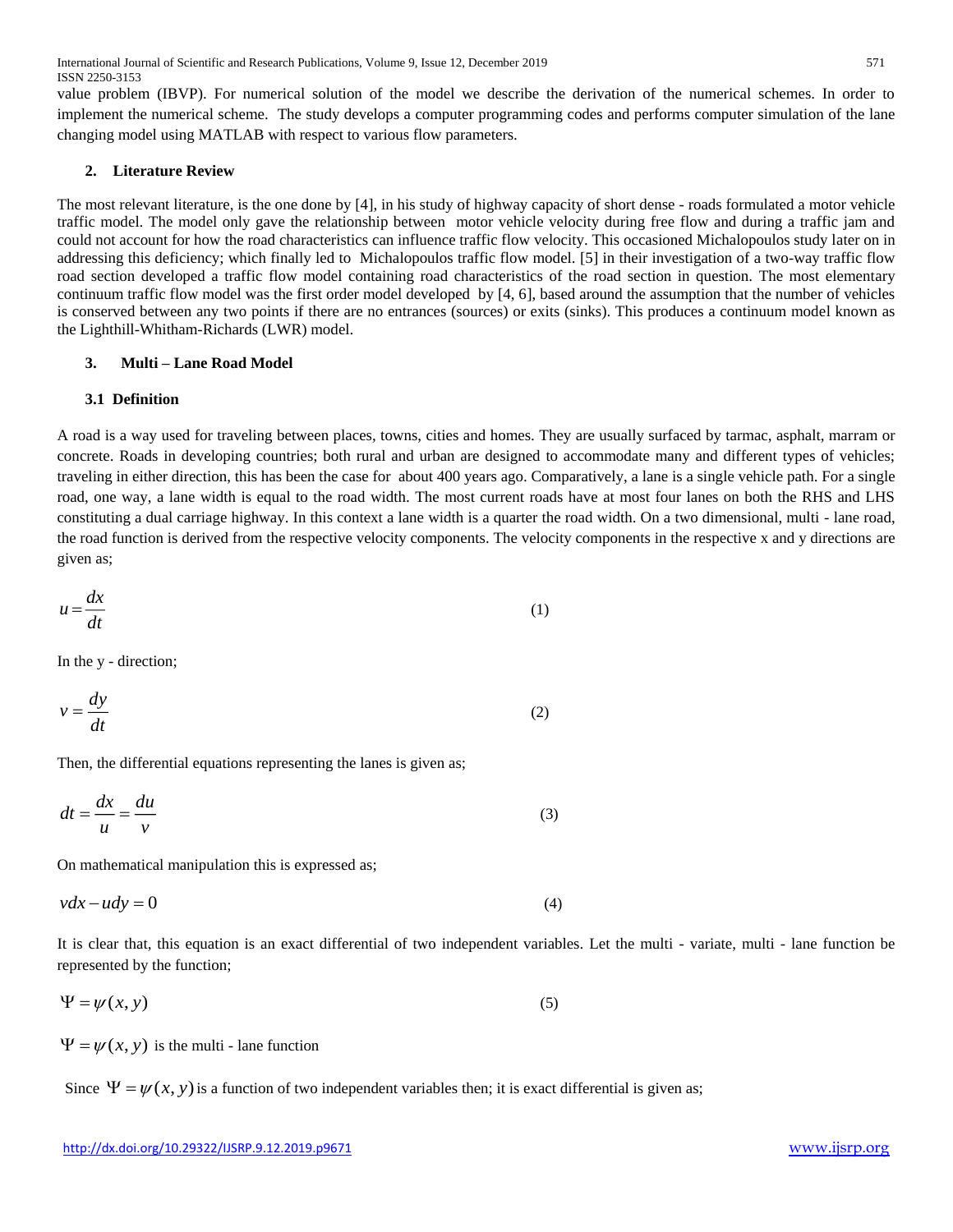International Journal of Scientific and Research Publications, Volume 9, Issue 12, December 2019 572 ISSN 2250-3153

$$
\Psi = \psi(x, y) = \frac{\partial \psi(x, y)}{\partial x} dx + \frac{\partial \psi(x, y)}{\partial y} dy
$$
\n(6)

Comparing equation (4) and equation (6); we realize that,

$$
\Psi = \psi(x, y) = \frac{\partial \psi(x, y)}{\partial x} dx + \frac{\partial \psi(x, y)}{\partial y} dy = v dx - u dy = 0
$$
\n(7)

Implying that,

$$
\Psi = \psi(x, y) = 0 \tag{8}
$$

after taking integrals on both sides, the multi - lane road function is taken to be constant, C; that is to say

$$
\Psi = \psi(x, y) = \text{constant}, C \tag{9}
$$

However, the lane function is partially constant and partially varies as y; in the positive y - direction, hence;

$$
\Psi = \psi(x, y) = \text{constant}, C + \text{ky} \tag{10}
$$

Where C and k are constants; with C representing the lane position from the left hand side and k representing the lane width; in most of the developing countries, the lane-width  $k = 3.0m$ , y is the lane position, whose integral values are expressed as; y = 0, 1, 2, 3, 4 for a four lane road. This equation (10) is the multi-lane road function in a 2D.

#### **3.2 The Lane Shifting Traffic Flow Model**

 $\mu = \psi(x, y) = \frac{\partial \psi(x, y)}{\partial x} \frac{\partial \psi(x, y)}{\partial y} dy$  (so<br>
Computing continues an and equation (s), we exaited and,<br>  $\nu = \psi(x, y) = \frac{\partial \psi(x, y)}{\partial x} dx + \frac{\partial \psi(x, y)}{\partial y} dx = \nu dx = \nu dx = 0$  (7)<br>
employing that<br>  $\Psi = \psi(x, y) = 0$ <br>  $\Psi = \psi(x, y) = 0$ <br>  $\Psi = \psi(x,$ Typically, continuum models are based on a system of motor vehicle conservation laws. In this derivation, the study used a dual carriage highway with N lanes on either road; which are numbered as,  $j = 1, 2, 3, 4, \dots$ , N. The lane changing motor vehicle traffic flow model between lane 1 (subscript 1) and lane 2 (subscript 2) based on the extension of LWR model, having a source and a sink; in a generalized form is expressed as:

$$
\frac{\partial \rho_1}{\partial t} + \frac{\partial (u \rho_1)}{\partial x} = \frac{\rho_2}{T_2^1} - \frac{\rho_1}{T_1^2}
$$
\n
$$
\frac{\partial \rho_2}{\partial t} + \frac{\partial (u \rho_2)}{\partial x} = \frac{\rho_1}{T_1^2} - \frac{\rho_2}{T_1^2}
$$
\n(11)

This is the lane changing that occurs between the first two lanes. For any middle lane j, the lane shifting model becomes;

$$
\frac{\partial \rho_j}{\partial t} + \frac{\partial (u \rho_j)}{\partial x} = \frac{\rho_{j-1}}{T_{j-1}^j} - \frac{\rho_j}{T_j^{j-1}} + \frac{\rho_{j+1}}{T_{j+1}^j} - \frac{\rho_j}{T_j^{j+1}}
$$
(12)

The lane vehicle exchange between the last two lanes, that is N-1 and N; is given by the equations;

$$
\frac{\partial \rho_{N-1}}{\partial t} + \frac{\partial (u \rho_{N-1})}{\partial x} = \frac{\rho_N}{T_N^{N-1}} - \frac{\rho_{N-1}}{T_N^N}
$$
\n
$$
\frac{\partial \rho_N}{\partial t} + \frac{\partial (u \rho_N)}{\partial x} = \frac{\rho_{N-1}}{T_{N-1}^N} - \frac{\rho_N}{T_N^{N-1}}
$$
\n(13)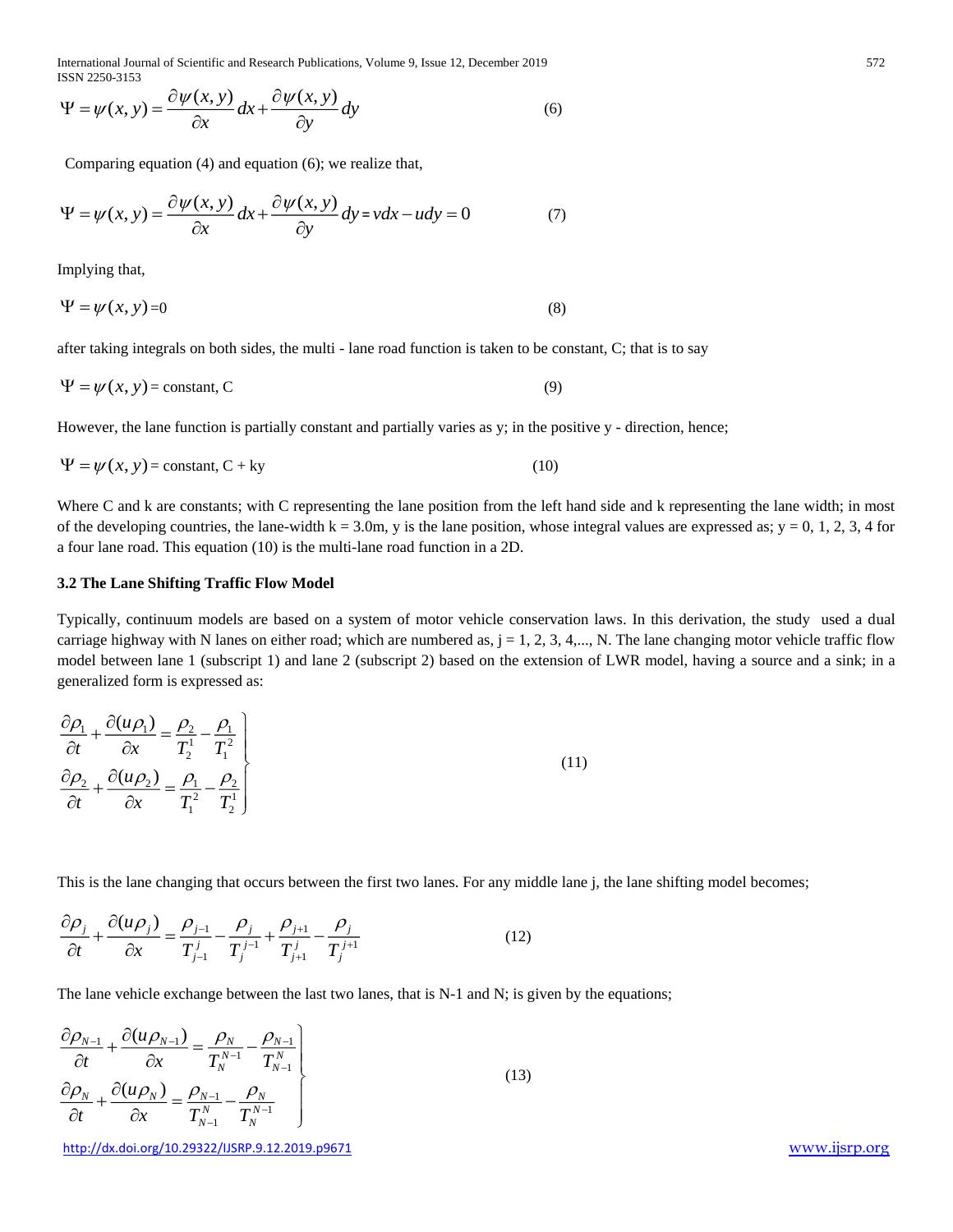Where the subscripts,  $j = 1, 2, 3, 4, ..., N-1$  and N refers to the number of lanes. The quantities  $\rho_j$ ,  $v_j$  and  $q_{j} = \rho_j X v_j$  are the motor vehicle densities, vehicle velocities and flux in j<sup>^{</sup>{th} lane respectively. At last  $T_j^k(\rho_j, \rho_k)$  is the vehicle transition from the  $j^{th}$  to the  $k^{th}$  lane; such that;  $|j - k| = 1$ .

#### **4. Solution of the Lane Changing Model**

In particular, a macroscopic, lane changing motor vehicle traffic flow model for a road with two lanes as given by the system of equations (13); were numerically solved as illustrated below;

$$
\frac{\partial \rho_1}{\partial t} + \frac{\partial (u \rho_1)}{\partial x} = \frac{\rho_2}{T_2^1} - \frac{\rho_1}{T_1^2}
$$
\n
$$
\frac{\partial \rho_2}{\partial t} + \frac{\partial (u \rho_2)}{\partial x} = \frac{\rho_1}{T_1^2} - \frac{\rho_2}{T_2^1}
$$
\n(14)

In obtaining the numerical solutions of the coupled system of equations representing the lane changing traffic flow model, the study took the model as an initial boundary value problem (IBVP) by inserting initial and boundary conditions. Finite difference method was used in finding the solution. Density is a function of time, t, lane position and space x. In order to develop the numerical scheme; we discretize the time derivatives using the forward difference in time; and the space derivatives by the central difference in space.

The discretization in time and in space, for lane 1 (subscript 1)

$$
\frac{\rho_{1,i}^{n+1} - \rho_{1,i}^n}{k} + \frac{u(\rho_{1,i+1}^n - \rho_{1,i-1}^n)}{2h} = \frac{\rho_{2,i}^n}{T_2^1} - \frac{\rho_{1,i}^n}{T_1^2}
$$
(15)

and for lane 2 (subscript 2) is given as;

$$
\frac{\rho_{2,i}^{n+1} - \rho_{2,i}^n}{k} + \frac{u(\rho_{2,i+1}^n - \rho_{2,i-1}^n)}{2h} = \frac{\rho_{1,i}^n}{T_1^2} - \frac{\rho_{2,i}^n}{T_2^1}
$$
(16)

These equations are Lax Friedrich Finite difference scheme for our IBVP equation.

Taking the time step, k and step length, h as  $h = k = 1$ ;  $u = 80$ km/hr and the transitions as  $T_2^1 = 20$  percent;  $T_1^2 = 10$  percent, the numerical scheme for lane 1 becomes;

$$
\rho_{1i}^{n+1} = \rho_{1i}^{n} - 80\rho_{1i+1}^{n} + 80\rho_{1i-1}^{n} + 5\rho_{2i}^{n} - 10\rho_{1i}^{n}
$$
\n(17)

the numerical scheme for lane 2 becomes

$$
\rho_{2i}^{n+1} = \rho_{2i}^n - 80\rho_{2i+1}^n + 80\rho_{2i-1}^n + 5\rho_{1i}^n - 10\rho_{2i}^n \tag{18}
$$

The lane changing traffic flow model is solved at four time levels that is  $n = 0$ ,  $n = 1$ ,  $n = 2$ ,  $n = 3$ . Taking  $u = 80$ km/hr into the above scheme, at the time level  $n = 0$ , the nodal points in the x - direction as  $i = 1, 2, 3, ...$ 5. A system of algebraic equations are obtained. Using the initial condition  $\rho$  (x, 0) = 21/0.1km and boundary conditions as  $\rho$  (0, t) = 5 cos 2x + 21, the system of equations generated from the numerical scheme above is solved by matrix laboratory. The results are tabulated in table 1.

#### **Table 1: The lane 1 changing Solutions values**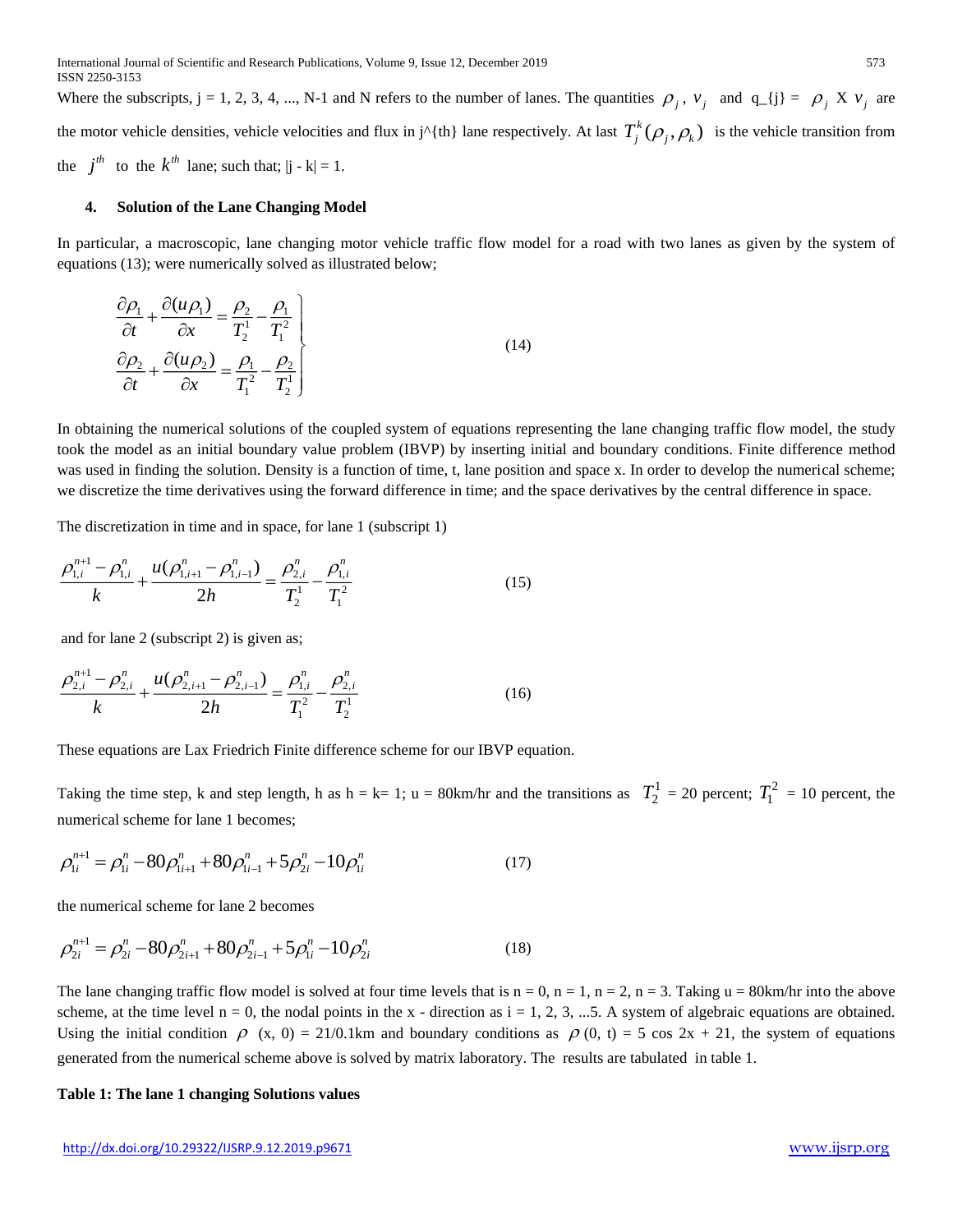International Journal of Scientific and Research Publications, Volume 9, Issue 12, December 2019 574 ISSN 2250-3153

| Grid point $(i,$ lane $1, n)$ | $\mathbf{n} = \mathbf{0}$ | $n=1$      | $n = 2$  | $n = 3$   |
|-------------------------------|---------------------------|------------|----------|-----------|
| (1, 1, n)                     | 25.997000                 | 232.013000 | 2064.877 | 17821.333 |
| (2, 1, n)                     | 25.988300                 | 231.972000 | 1990.468 | 15330.853 |
| (3, 1, n)                     | 25.973000                 | 230.797000 | 1960.533 | 14470.788 |
| (4, 1, n)                     | 25.951000                 | 229.639000 | 1914.110 | 13509.641 |
| (5, 1, n)                     | 25.924000                 | 228.423000 | 1905.244 | 12998.374 |

It is seen from the results in Table 1 that for a given value of i,  $\rho_{1i}^n$  values tends to increases to infinity as n increases to infinity. Also for a given value of n,  $\rho_{1i}^n$  values decreases to its initial density as i increases to infinity. Using the same numerical procedure, lane 2 algebraic system of equations results are generated and recorded as shown in table 2. The results in Table 1 are represented graphically in 2D in figure 1.



 **Figure 1: Lane one changing solution values**

| Grid point $(i, \text{lane } 2, n)$ | $\mathbf{n} = \mathbf{0}$ | $n=1$     | $n = 2$    | $n = 3$   |
|-------------------------------------|---------------------------|-----------|------------|-----------|
| (1, 2, n)                           | 15.997000                 | 93.028000 | 1033.67200 | 18442.472 |
| (2, 2, n)                           | 15.988300                 | 62.032000 | 1023.55200 | 16315.128 |
| (3, 2, n)                           | 15.973000                 | 60.932000 | 718.88000  | 12303.928 |
| (4, 2, n)                           | 15.951000                 | 50.884000 | 625.74400  | 9358.464  |
| (5, 2, n)                           | 15.924000                 | 42.041000 | 506.25600  | 8091.496  |

**Table 2: The Lane 2 Changing Solutions Values**

The results in Table 2 are represented graphically in 2D in figure 2. It is seen from the results in Table 2 that for a given value of i,  $\rho_{2i}^{n}$  values tends to increases to infinity as n increases to infinity. Also for a given value of n,  $\rho_{2i}^{n}$  values decreases to its initial density as i tends to increase to infinity.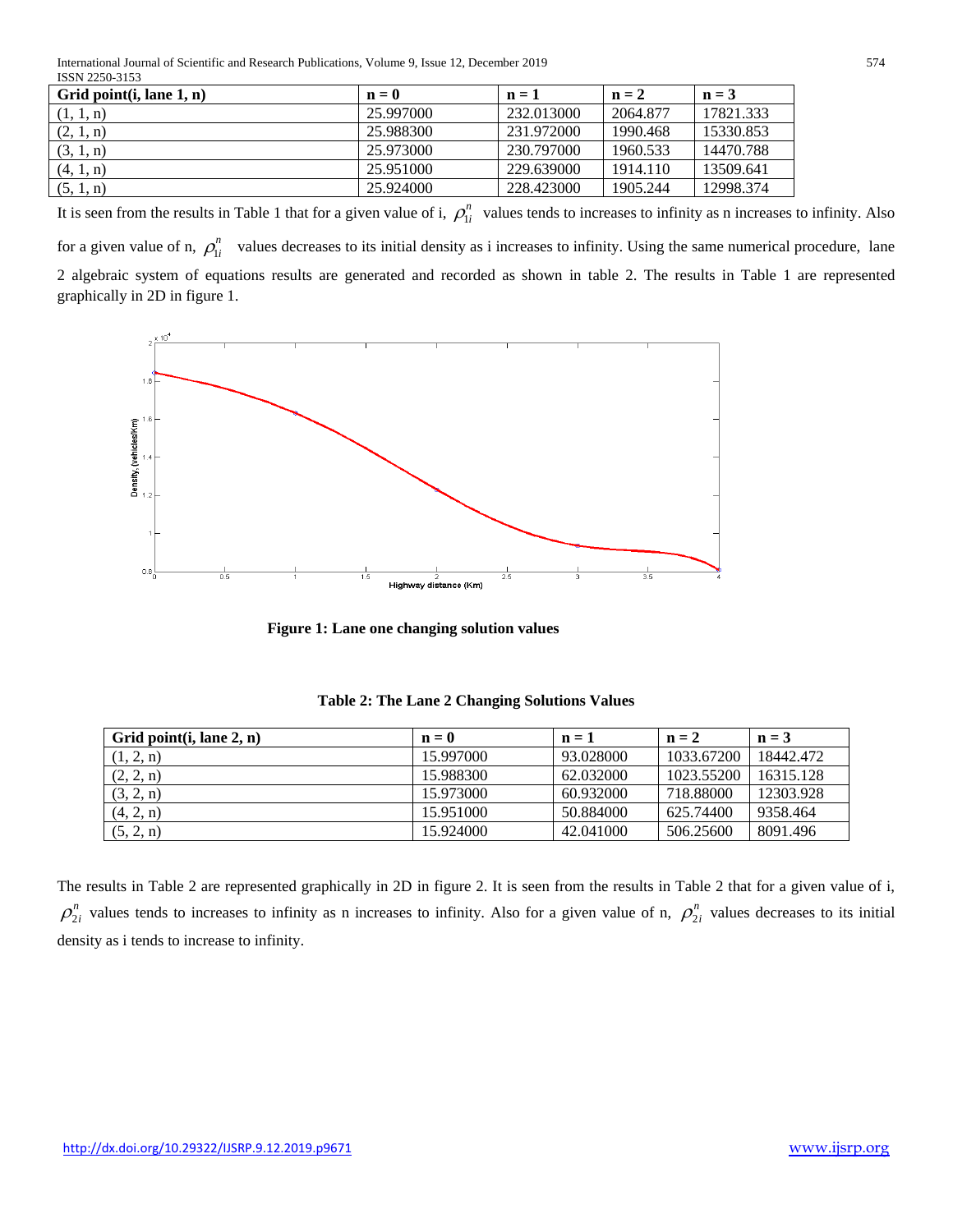

 **Figure 2: Lane two changing solution values**

Additionally, the numerical values for dynamic density, velocity and flux at different time levels for lane 2, between the nodes  $i = 4$ ,  $i = 5$ , are as illustrated in the table 3;

| Grid point $(i, \text{lane } 2, n)$ | Time, t | Density, $\rho$ | Velocity, u | Flux, q |
|-------------------------------------|---------|-----------------|-------------|---------|
| (5, 2, 0)                           | 0.000   | 1.08000         | 79.22000    | 85.536  |
| (5, 2, 1)                           | 6.000   | 1.92500         | 61.80000    | 119.00  |
| (5, 2, 2)                           | 12.000  | 4.12000         | 34.50000    | 142.14  |
| (5, 2, 3)                           | 18.000  | 7.80000         | 16.65600    | 130.00  |
| (5, 2, 4)                           | 24.000  | 16.0000         | 7.500000    | 120.00  |

**Table 3: Variation of Density, Velocity and Flux with Time, t**

Table 3 shows that when vehicles are few, traffic density is lower, the flux is also lower; the velocity is high as there is maximum vehicle - road interaction. As the number of vehicles increases such that many vehicles passes the fifth nodal point at a relatively high velocity and density; the flow rate is high. At maximum density called jam density, vehicles cannot move; the flux is lower. The results from table 4.5 can be represented graphically in 2D in figure 3 to show the variation of density,  $\rho$  with velocity, u and with flux, q, respectively.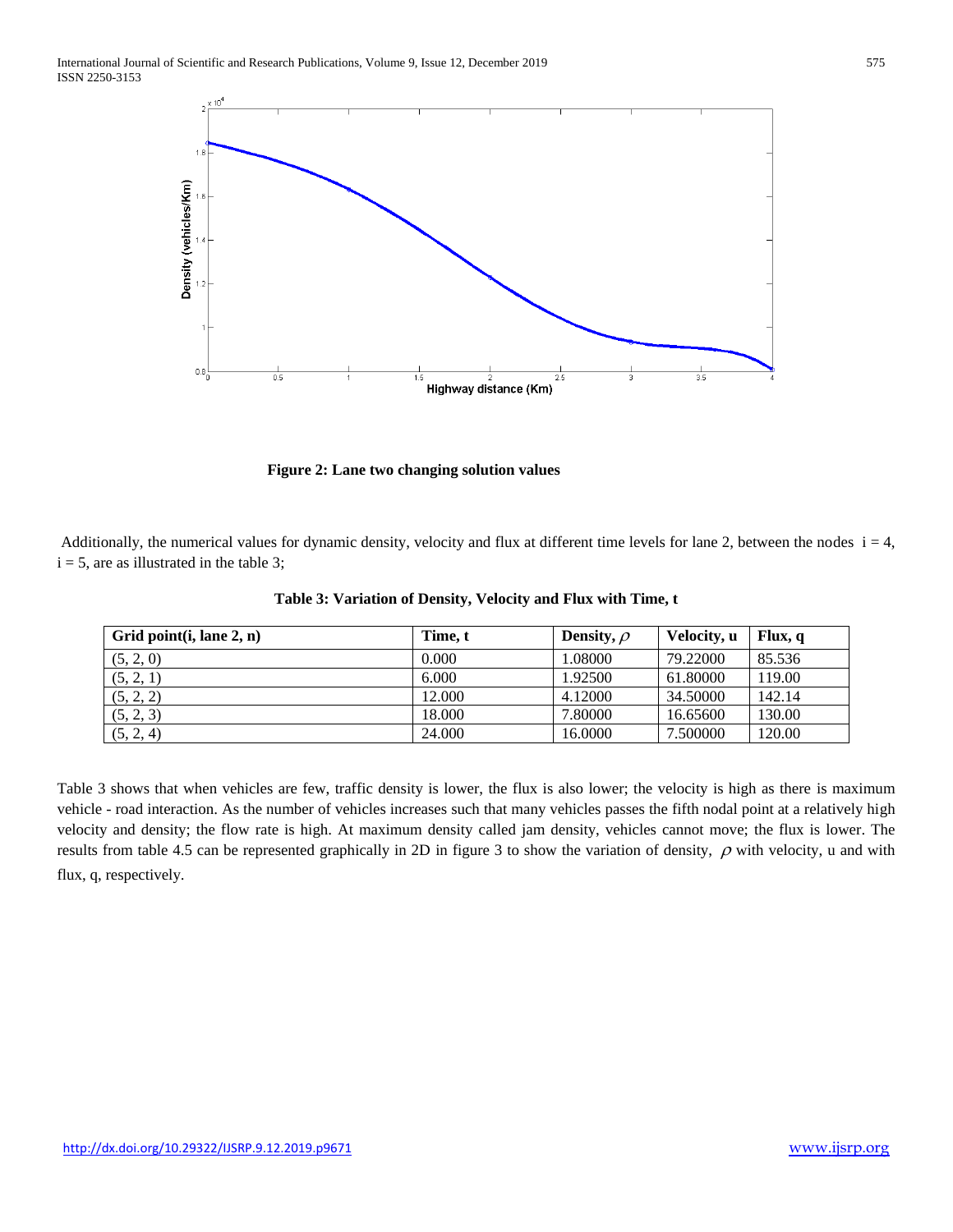

 **Figure 3: Variation of flux with density**

## **5 CONCLUSION AND RECOMMENDATIONS**

# **5.1 CONCLUSION**

Based on the objectives, the study developed heterogeneous motor vehicle traffic flow models focusing on two dimensional heterogeneity and multi - lane road heterogeneity aspects. It established the 2 - ensemble traffic composition formulation using vehicle heterogeneity characteristics in two dimensions. It determined numerical schemes founded on finite difference method to solve the model equations. The method obtained a finite system of linear algebraic equations from the PDE by discretizing the generated PDEs and coming up with the numerical schemes analogous to the equations. The thesis solved the equations subject to the given initial and boundary conditions as per the geometry of the traffic problems as an IBVP. MATLAB software was used to generate solution values in this study and produce 2D graphical representation of the traffic flow variables at different points on the highway. The finite difference technique, used as a solution method in the study, basically involves replacing the partial derivatives occurring in the partial differential equation as well as in the boundary and initial conditions by their corresponding finite difference approximations and then solving the resulting linear algebraic system of equations by a standard iterative procedure. The numerical values of the dependent variables are obtained at the points of intersection of the parallel lines, called mesh points or nodal points.

#### **References**

[1]. Greenberg J.M., Klar A. and Rascle M**. Congestion on multi-lane highways** {SIAM Journal of Applied Mathematics }, vol. 63/3, (2003), 818-833.

[2]. Hoogendoorn S.P. and Bovy P.H.L. **Multi-class modeling of macroscopic traffic flow, a multi- lane generalization using gas-kinetic theory** {Proceeding of the 14thISTTT, Ed. A in Ceder .}, (1999).

[3]. Lee T.C., An agent based traffic model to simulate motorcycle behavior in mixed traffic flow. PhD Dissertation. Imperial college, London, (2008).

[4]. Lighthill M.J. and Whitham G.B. **On Kinematics Waves II: A Theory of Traffic Flow on Long, Crowded Roads**. Proceedings of the Royal Society of London Series A, vol.229, (2002), 281-345.